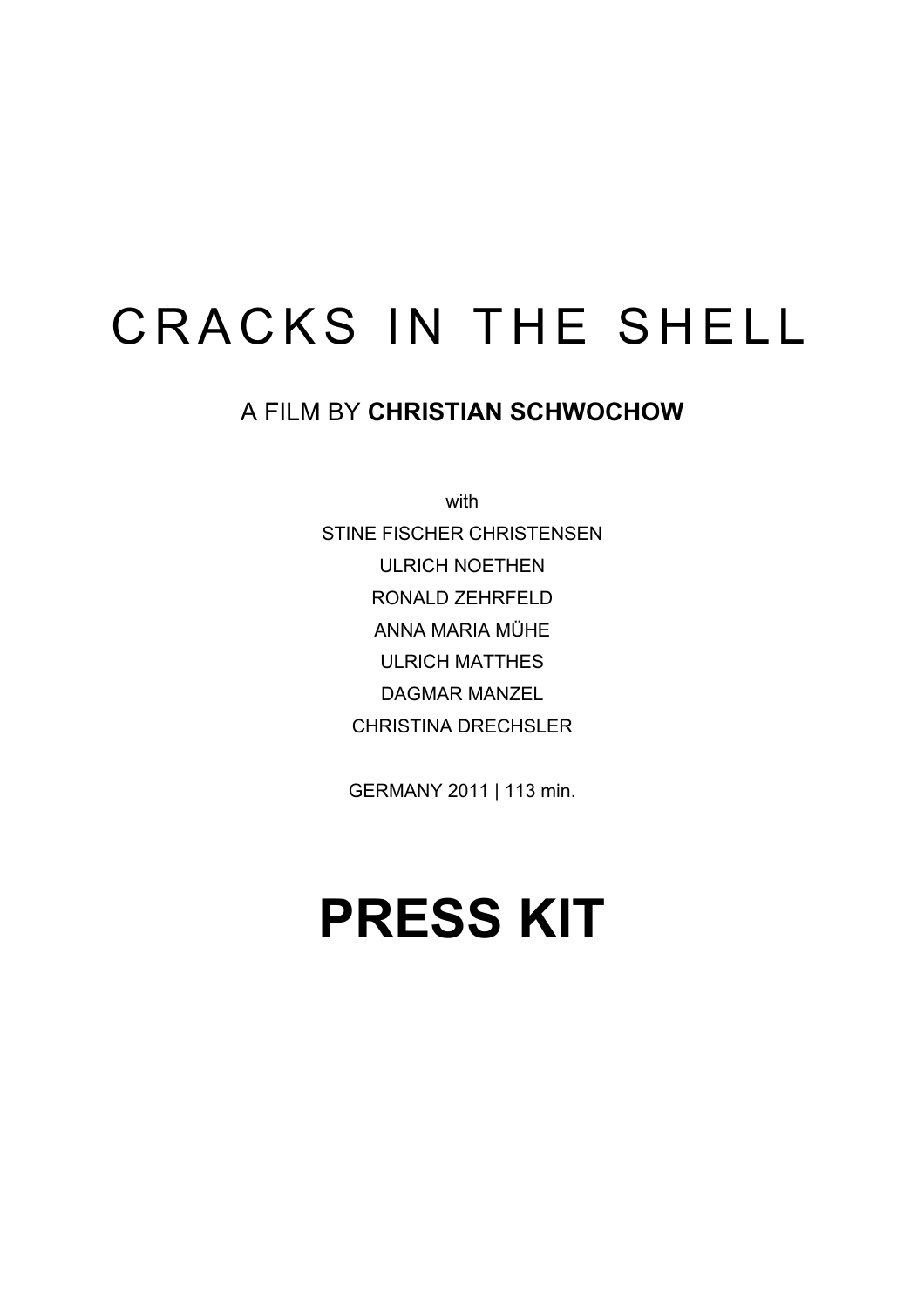### **WORLD PREMIERE**

JULY 3, 2011

INTERNATIONAL COMPETITION

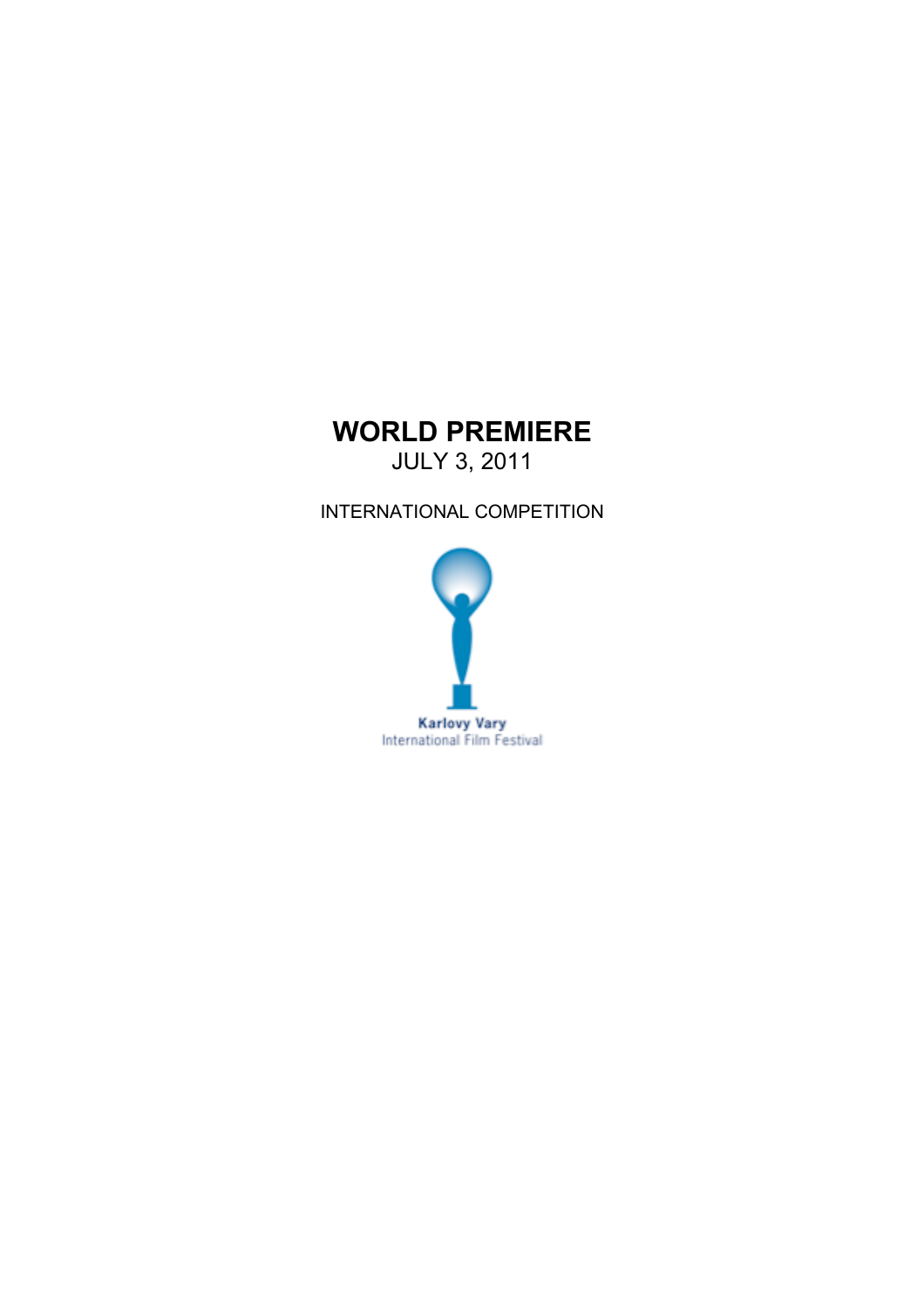# TABLE OF CONTENTS

| LOGLINE                                           | PAGE 4  |
|---------------------------------------------------|---------|
| CAST / CREW                                       | PAGE 5  |
| <b>FACTS ABOUT THE MOVIE</b>                      | PAGE 6  |
| <b>SYNOPSIS</b>                                   | PAGE 7  |
| JOSEPHINE LORENTZ STINE FISHER CHRISTENSEN PAGE 8 |         |
| KASPAR FRIEDMANN ULRICH NOETHEN                   | PAGE 9  |
| <b>JOACHIM RONALD ZEHRFELD</b>                    | PAGE 10 |
| SUSANNE LORENTZ DAGMAR MANZEL                     | PAGE 11 |
| JULIANE LORENTZ CHRISTINA DRECHSLER               | PAGE 12 |
| IRINA ANNA MARIA MÜHE                             | PAGE 13 |
| WRITER & DIRECTOR CHRISTIAN SCHWOCHOW             | PAGE 14 |
| WRITER HEIDE SCHWOCHOW                            | PAGE 15 |
| PRODUCER JOCHEN LAUBE                             | PAGE 16 |
| PRODUCER FABIAN MAUBACH                           | PAGE 17 |
| DIRECTOR OF PHOTOGRAPHY FRANK LAMM                | PAGE 18 |
| EDITOR JENS KLÜBER                                | PAGE 19 |
| CONTACT                                           | PAGE 20 |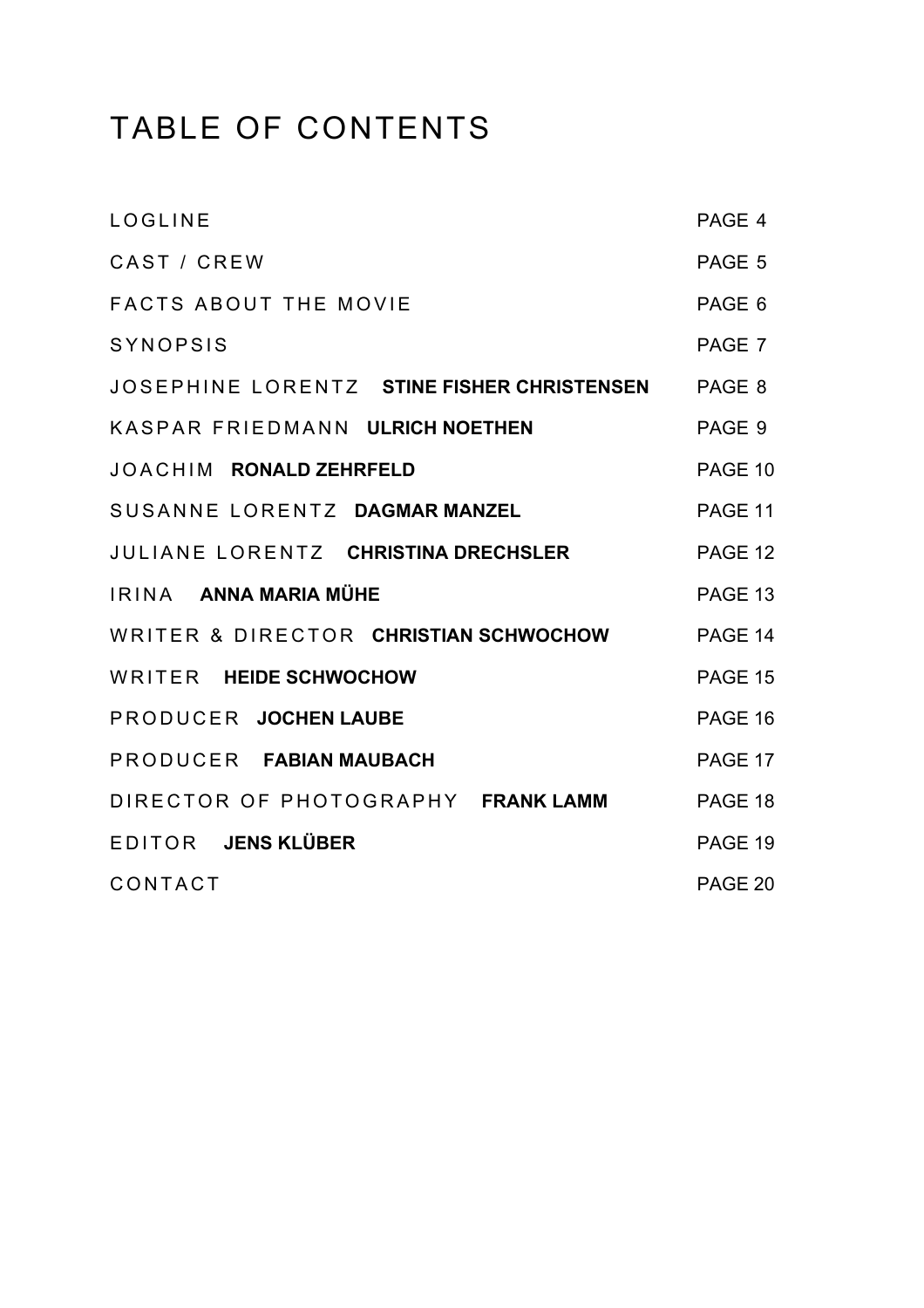## LOGLINE

"You're invisible!" Can there be a worse judgment for an actress? Young Fine definitely lacks self-confidence but when renowned director Kaspar Friedmann appears at the acting school and casts Fine for her first main role, nobody understands his motivation, least of all Fine herself. The character to play is "Camille", quite different to herself but Fine wants to come as close as possible. As Camille, she awakens to her femininity, but loses her own strengths in dealing with her everyday life because Camille is not only self-conscious and sexually hyperactive but at the same time fragile and self-destructive. Fine puts herself into the hands of a director, who sends her on an emotional roller coaster ride.. A dangerous game is set off, bound to turn Fine into her own worst enemy…

CRACKS IN THE SHELL is a rewarding journey of a young girl from immaturity to self-determination by German director Christian Schwochow (, November Child'). Convincingly interweaving the illusionary world of theatre with real life the director impresses with great sensibility, featuring excellent performances (especially by newcoming Stine Fischer Christensen as Fine) and a resourceful camerawork.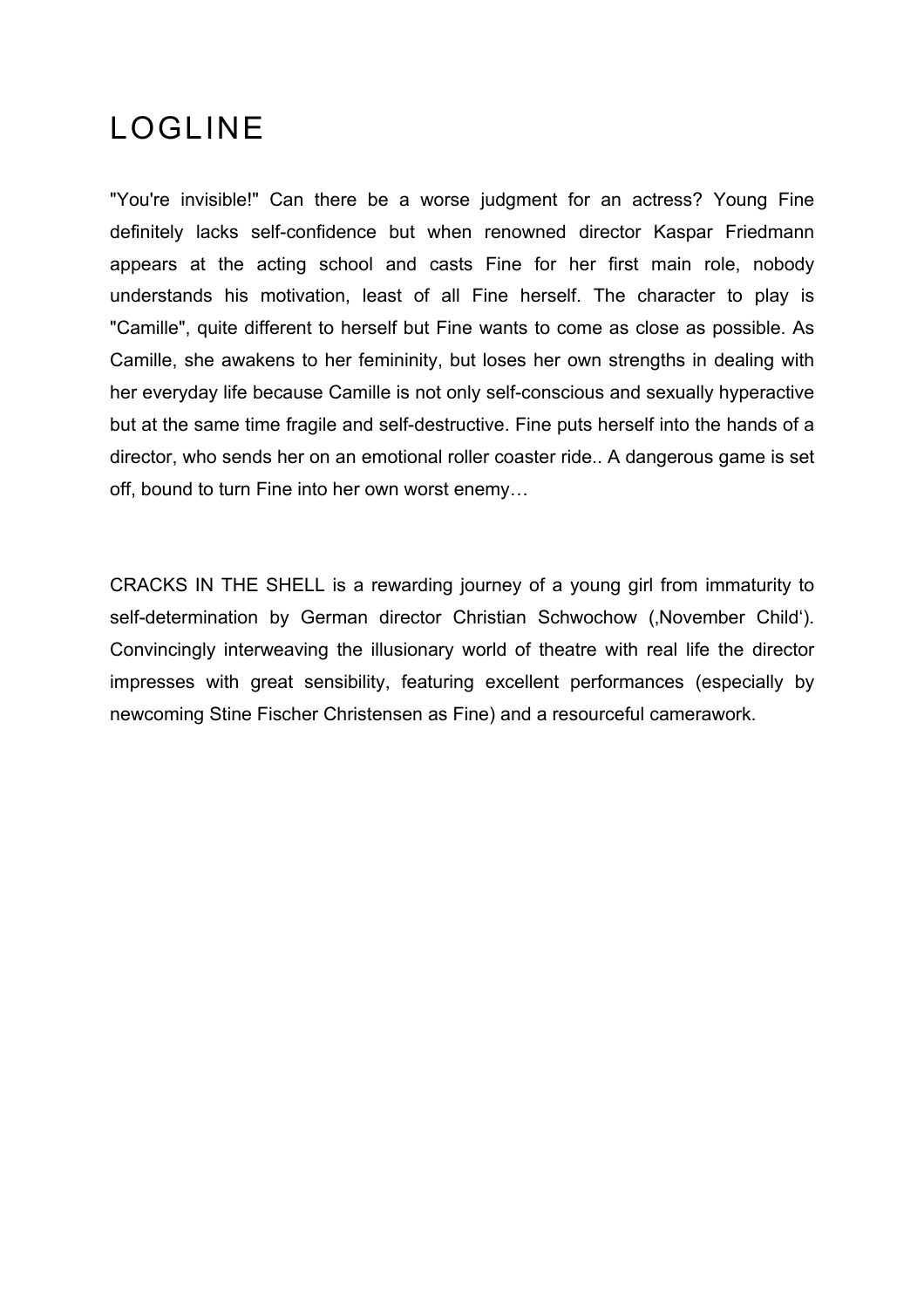KASPAR FRIEDMANN **ULRICH NOETHEN** SUSANNE LORENTZ **DAGMAR MANZEL** JULE LORENTZ **CHRISTINA DRECHSLER** JOACHIM **RONALD ZEHRFELD** IRINA **ANNA MARIA MÜHE** BEN KÄSTNER **ULRICH MATHES**

JOSEPHINE LORENTZ **STINE FISCHER CHRISTENSEN**

**DARIA MOHEB ZANDI (RBB)** 

### Crew

DIRECTOR **CHRISTIAN SCHWOCHOW** SCREENPLAY **HEIDE AND CHRISTIAN SCHWOCHOW** PRODUCER **JOCHEN LAUBE** DOP **FRANK LAMM** EDITOR **JENS KÜBLER**  MUSIC **CAN ERDOGAN SUS** PRODUCTION DESIGNER **KOBITA SYED** COSTUME DESIGNER **KRISTIN SCHUSTER** MAKE UP ARTIST **MICHAEL FARALEWSKI** SOUND MIXER **GÜNTER FRIEDHOFF** SOUND DESIGNER **RAINER HEESCH** PRODUCER **FABIAN MAUBACH** COMMISIONING EDITORS **STEFANIE GROSS** (SWR) **GEORG STEINERT** (ARTE) **PETRA SCHMITZ** (RBB)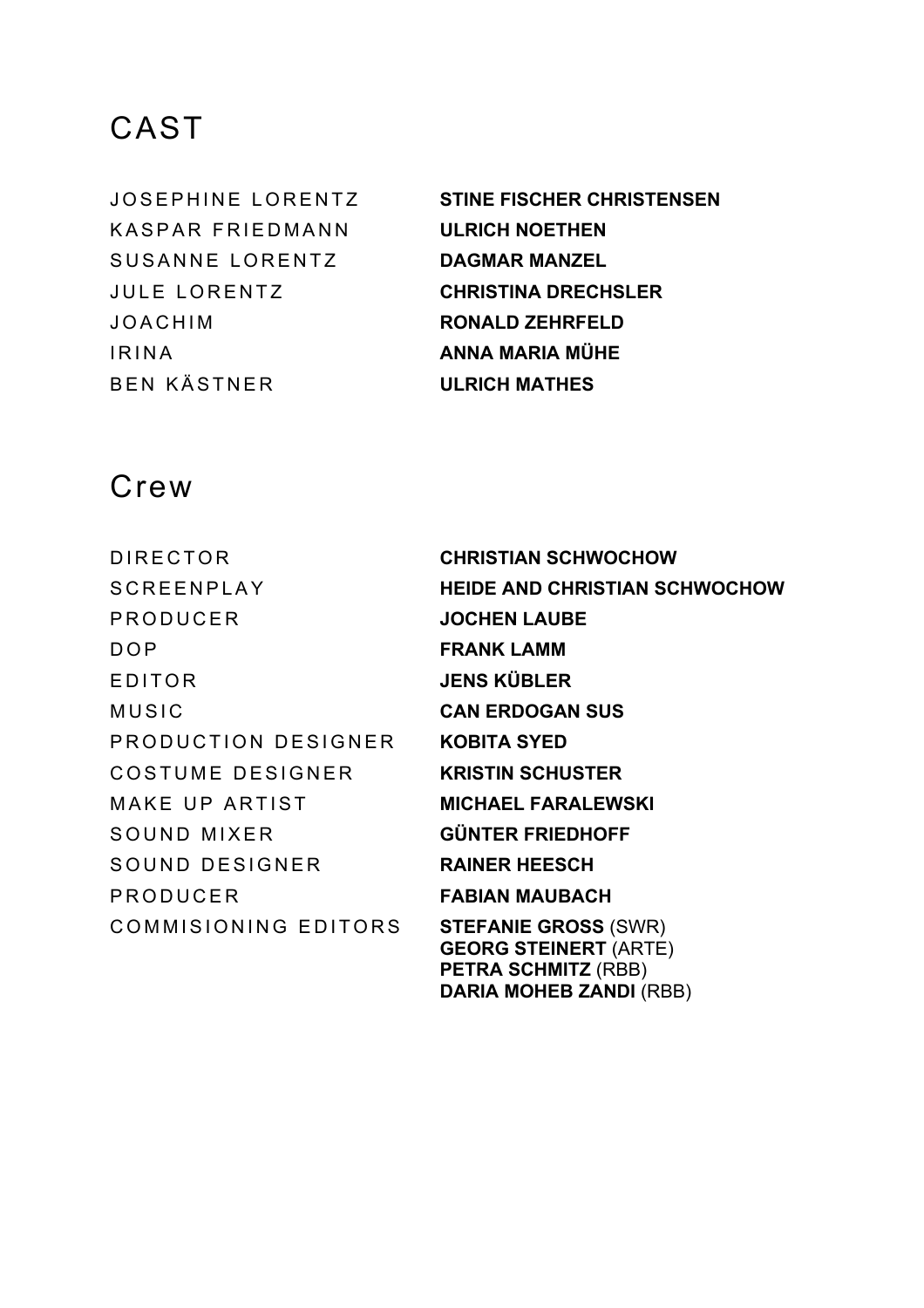# FACTS ABOUT THE MOVIE

| ORIGINAL TITLE       | <b>DIE UNSICHTBARE</b>                                                                                                                                                     |
|----------------------|----------------------------------------------------------------------------------------------------------------------------------------------------------------------------|
| <b>ENGLISH TITLE</b> | <b>CRACKS IN THE SHELL</b>                                                                                                                                                 |
| <b>GENRE</b>         | <b>DRAMA</b>                                                                                                                                                               |
| <b>RUNTIME</b>       | <b>113 MIN</b>                                                                                                                                                             |
| <b>FORMAT</b>        | 35 MM / HD                                                                                                                                                                 |
| <b>ASPECT RATIO</b>  | <b>CINEMASCOPE</b>                                                                                                                                                         |
| SOUNDSYSTEM          | <b>DOLBY DIGITAL</b>                                                                                                                                                       |
| <b>FILMING DATES</b> | 20.07.2010 - 29.08.2010<br><b>30 DAYS</b>                                                                                                                                  |
| SHOOTING LOCATION    | <b>BERLIN</b>                                                                                                                                                              |
| COUNTRY              | <b>GERMANY</b>                                                                                                                                                             |
| LANGUAGE             | <b>GERMAN</b>                                                                                                                                                              |
| PRODUCTION COMPANY   | <b>TEAMWORX TELEVISION &amp; FILM GMBH,</b><br><b>LUDWIGSBURG</b>                                                                                                          |
| CO-PRODUCERS         | <b>SWR</b><br><b>ARTE</b><br><b>RBB</b>                                                                                                                                    |
|                      | <b>BERLINER UNION-FILM</b><br><b>MEDIA FACTORY BERLIN</b><br><b>SOMMERHAUS FILMPRODUKTIONEN</b>                                                                            |
| <b>FUNDING</b>       | <b>MEDIENBOARD BERLIN BRANDENBURG</b><br>MFG - FILMFÖRDERUNG BADEN-WÜRTTEMBERG<br>BEAUFTRAGTER FÜR KULTUR UND MEDIEN<br>FILMFÖRDERUNGSANSTALT<br>DEUTSCHER FILMFÖRDERFONDS |
| <b>DISTRIBUTOR</b>   | <b>FALCOM MEDIA</b>                                                                                                                                                        |
| WORLDSALES           | <b>BAVARIA FILM INTERNATIONAL</b>                                                                                                                                          |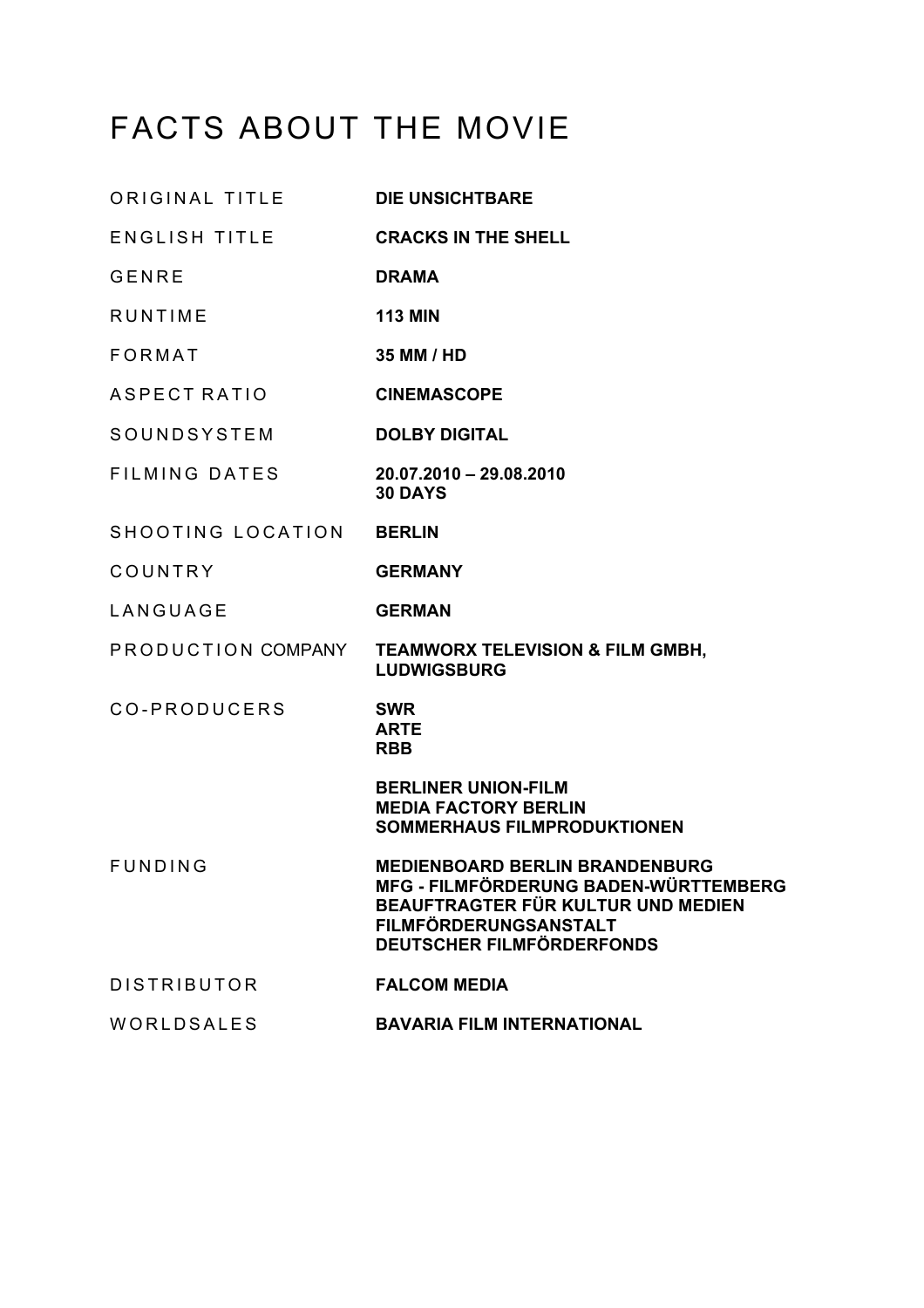## SYNOPSIS

"You only see a shell, a smooth, lovely, shell. There are cracks in the shell. Small, fine cracks. They're just small. You can't sense what's hidden within. There it reeks of decay and death." **Camille** 

Josephine suffers from not being noticed, moreover she also does her best to not attract attention even though she's a drama student.

At night, when her mentally handicapped sister Jule can't fall asleep and stereotypically bangs her head against the wall, Josephine turns on the recorder and presents Jule a firework of singing, acting and dancing. However, at school she lacks self-confidence to uninhibitedly conquer the stage.

When the well-known director Kasper Friedmann invites Josephine for an audition, she convinces him with her acting. But Friedmann also sees Josephine's vulnerable personality that matches his vision of Camille, the main character in his next play. Josephine gets her first big part, which she wants to keep no matter what it takes. She slips into another identity. As Camille, Josephine's femininity awakens, but because of Camille, who is not only self-conscious and sexually active but also mentally fragile and self-destructive, Josephine also loses her own strengths when dealing with her sister Jule.

Josephine puts herself in the hands of her director who makes her go through hell and back without providing psychological back up. This is a dangerous game, which makes her become her own enemy.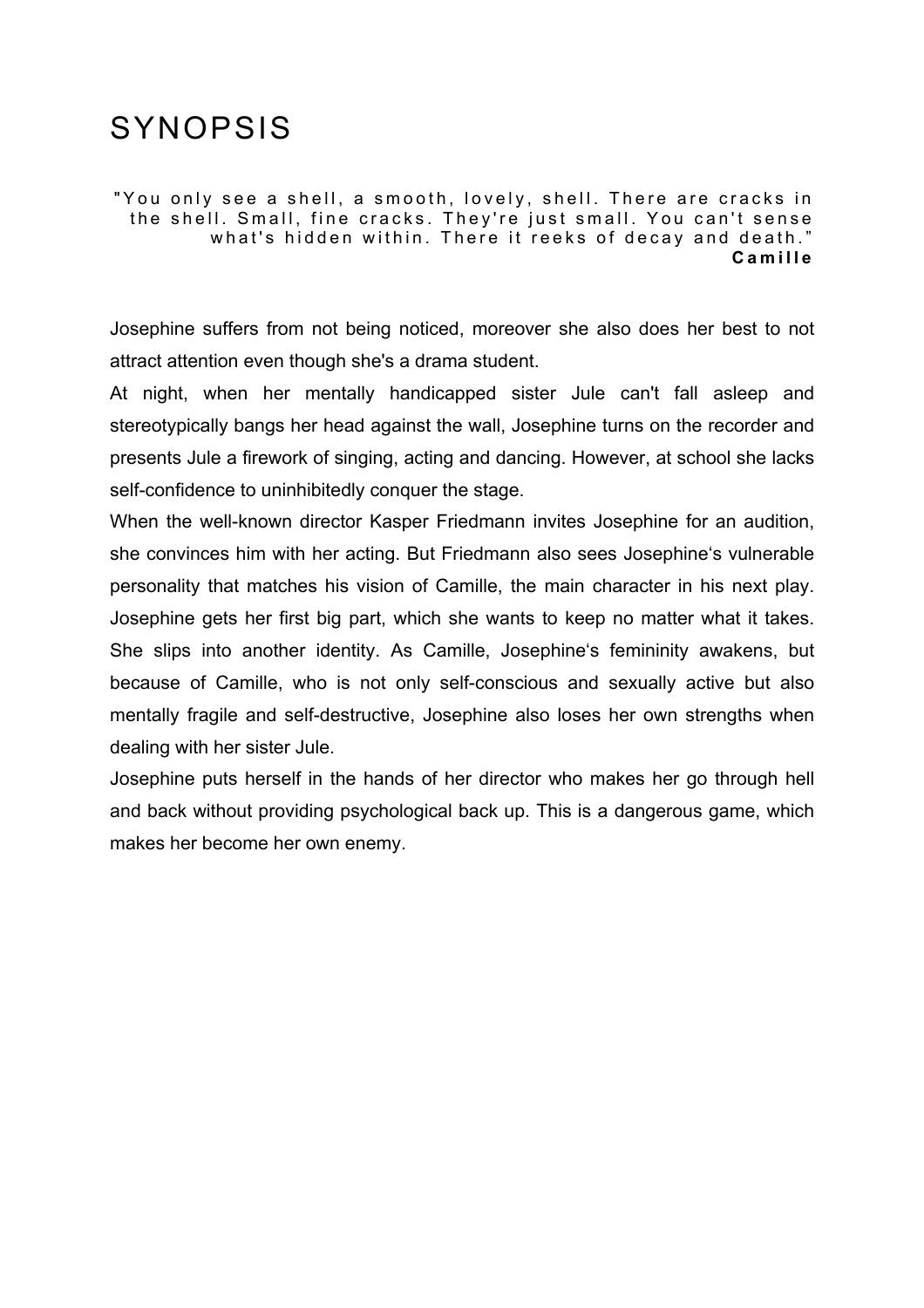### **STINE FISCHER CHRISTENSEN**



### JOSEPHINE LORENTZ. **Called Josephine. 21 years old. Drama student.**

When Josephine looks in the mirror she sees a person that she dislikes. She covers her boyish figure under baggy clothes. She suffers from not being noticed but she also does everything to not attract attention. Despite the fact that she is a drama student. She fails her first big audition and none of her tutors really believes in her. When the well-known director Kaspar Friedmann visits her school, Josephine attracts his attention. Friedmann sees Josephine's vulnerable personality, which matches his vision of Camille, the leading part in his new play.

When Josephine was five years old her sister Jule was born. Until the birth of her sister they had been a normal family, a father, mother and child. Because of the grueling everyday life with their handicapped daughter, her parents' marriage failed. One day her father left the family and Susanne became a single mom. Josephine started to keep out of the focus. She did not want her mother to worry about her, as well. So she was functional, she did not even move out as a student just to help Susanne get along with her daily duties. She thereby restrained her own problems, pains and needs. All attention in her family was focused on Jule.

Friedmann gives Josephine her first leading part, which she wants to keep no matter what it takes.

#### **FILMOGRAPHY** (SELECTION)

- 2009 **THE WILD SWANS** Director: Githa Norby, Peter Flinth
- 2008 **GOODBYE BLUE BIRD** Director: Lisa Aschan

**ELSKER IKKE** Director: Mathias Hovgaard

- 2007 **EKKO** Director: Anders Morgenthaler
- 2006 **AFTER THE WEDDING** Director: Susanne Bier

\* Oscar Nomination 2007: "Best Foreign Language Film"

\* Robert Festival 2007: "Best Supporting Actress"

\* Bodil Awards 2007: "Best Supporting Actress"

\*Berlinale 2008 "Shooting Star"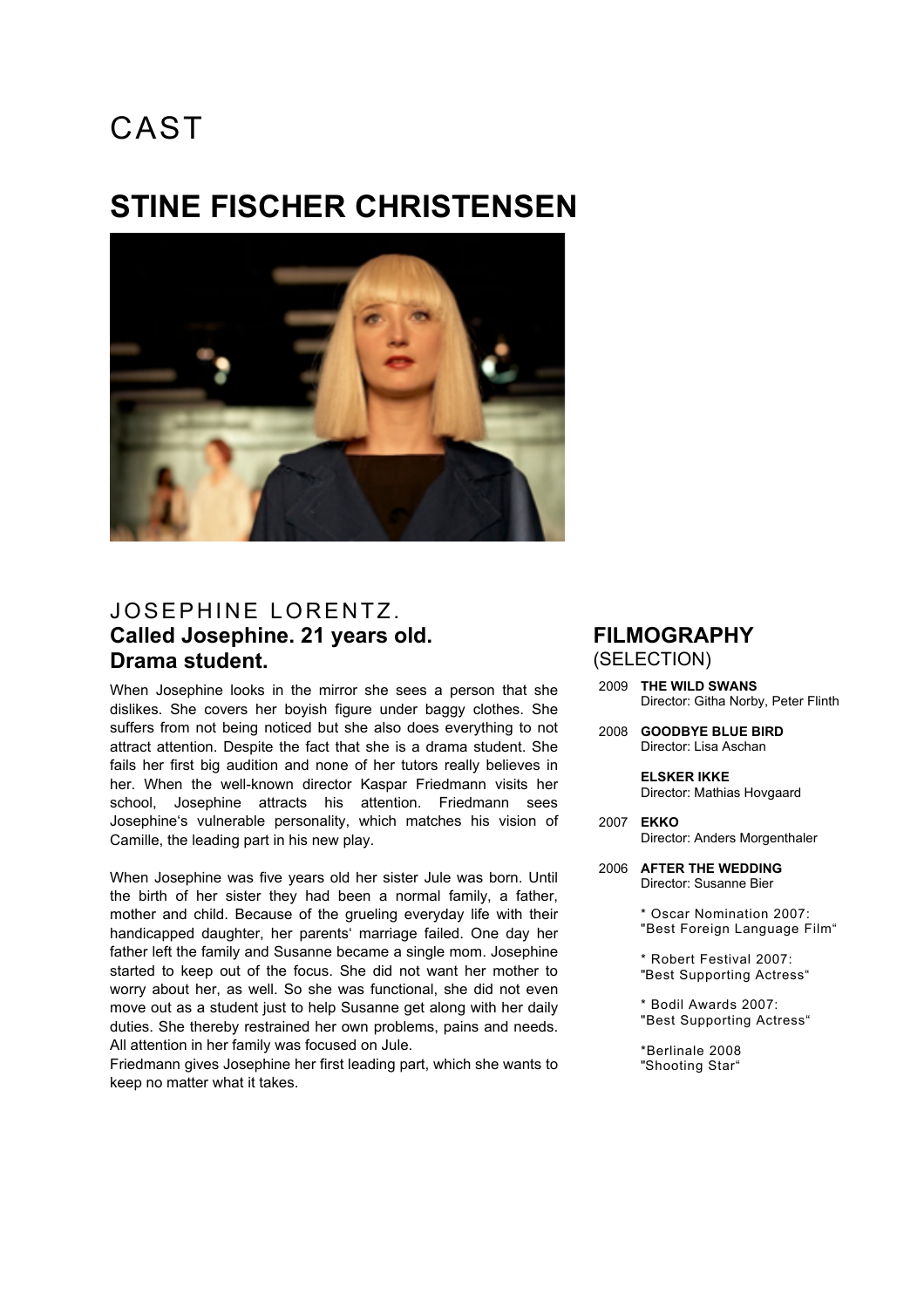### **ULRICH NOETHEN**



#### KASPAR FRIEDMANN. **50 years old. Theatrical director.**

" IF AN ACTOR IS NOT COMPLETELY AT THE MERCY OF THE HANDS THAT FORM HIS CHARACTER, HE WILL JUST REMAIN A CHUNK OF DIRT!" **FRIEDMANN**

This is Friedmann's opinion. He is the kind of director who mercilessly incites his actors to their limits. This is why he has to find out the abilities of his actors. He needs to know their pains, their dark sides and their flaws. An obsessed artist whose only interest is the extreme. He exhausts them like a leech. He rejects the actors of the leading parts after every production because he is convinced that he already knows everything about them. Actually, Kaspar Friedmann is very lonely and incapable of staying in relationships. He only lives for and through his work. He sees his leading actors - preferably young women - not only as his muses but as his creatures. As long as he is working with them they give him something to hold on. But there is only an inexpressible emptiness afterwards.

#### **FILMOGRAPHY** (SELECTION)

- 2010 **Oh Boy** Director: Jan Ole Gerster
- 2008 **Henri IV.** Director: Jo Baier
- 2007 **Schattenwelt (Long Shadows)** Director: Connie Walther
- 2006 **Mein Führer (MY FÜHRER)** Director: Dani Levy \* German Film Critics Association Award 2007: "Best Actor"
- 2003 **Der Untergang (DOWNFALL)** Regie: Oliver Hirschbiegel \* Oscar Nomination 2005: "Best Foreign Language Film"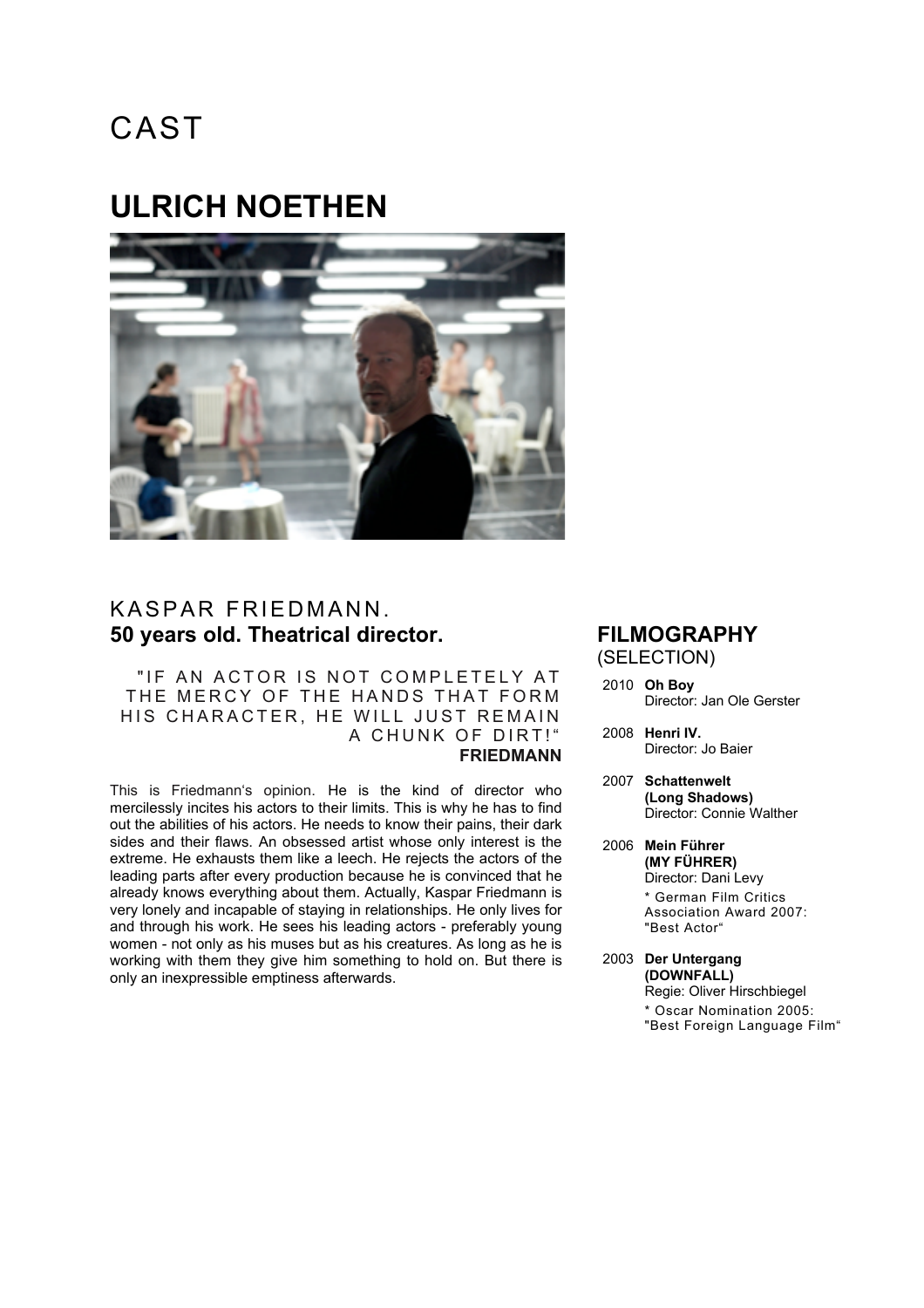### **RONALD ZEHRFELD**



### JOACHIM . **30 years old. Project manager for tunneling.**

Joachim is a wanderer between the worlds. As a project manager for tunneling he moves from project to project, from city to city. No place gives him the feeling of home. His apartments stay rough and ready. He does not get involved in relationships. He avoids farewells that could hurt him.

" MY BOSS TOLD ME ONCE: TO HAVE A GIRL IN EVERY CITY IS PERFECT BUT NEVER EVER FALL IN LOVE ... AT LEAST NOT MADLY IN LOVE." **JOACHIM**

And then he meets strange Camille, right in the middle of an anonymous crowd. She lives in her own broken world where personal relations do not fit in. She tells him straight to the face how lonely he is. She seems to know him what makes him curious. She is upfront with him about her psychic problems, which is new to him. She pretends to be a man-eater although she is scared of physical closeness and sexuality: this contradiction appeals to him. Camille triggers his protective instinct. And then it happens: he falls in love. For the first time Joachim thinks about refusing the next project to stay in her town. But Camille does not really exist. He fell for a drama student. And the person behind Camille? He is not really interested in her. Joachim switches back to his old habits. He wanders on without saying good-bye.

#### **FILMOGRAPHY**

(SELECTION)

- 2011 **DIE STUNDE DER KRÄHEN** Director: Thomas Nennstiel
- 2010 **IM ANGESICHT DES VERBRECHENS (IN FACE OF THE CRIME)** Director: Dominik Graf

\* German Television Award 2010: "Special Achievement Fiction"

- \* Grimme-Award 2011
- 2010 **NIEMANDSLAND** Director: Toke Constantin Hebbeln
- 2008 **12 METER OHNE KOPF (12 PACES WITHOUT A HEAD)** Director: Sven Tadikken
- 2007 **IN JEDER SEKUNDE** Director: Jan Fehse
- 2006 **DER RUSSISCHE GELIEBTE** Director: Ulrich Stark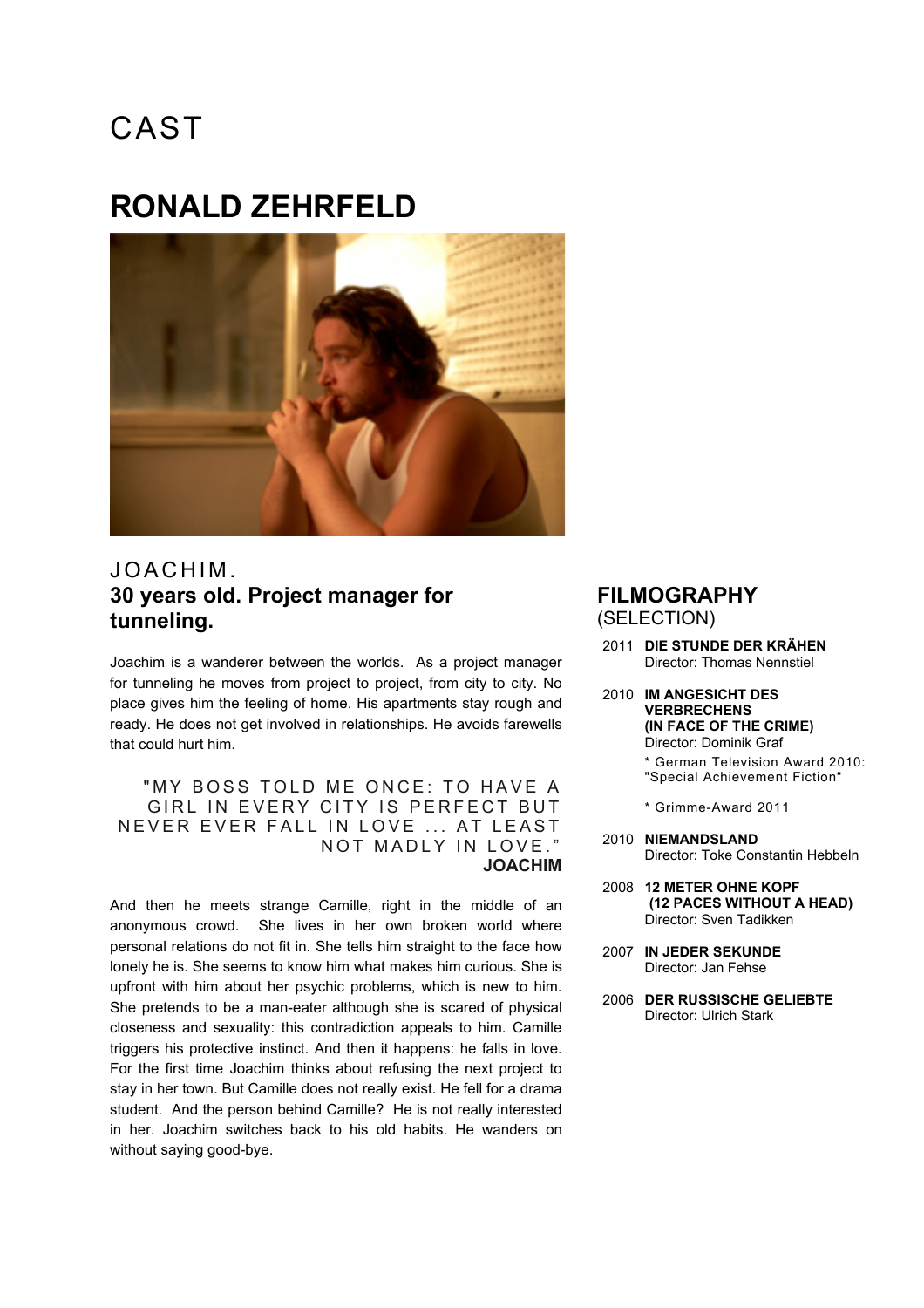### **DAGMAR MANZEL**



### SUSANNE LORENTZ. **46 years old. Executive at the public affairs office, mother.**

Susanne caught the diagnosis two months after she gave birth to Jule: her youngest daughter suffers from an infantile brain damage; she will be mentally handicapped for life. Susanne disavowed this and began a desperate struggle for Jules development. She dragged Jule from one doctor to another, practiced gymnastics, trained her to grab, to sit, to walk and to talk ... Jule was her only focus having muscle spasms on a regular basis, crying a lot and being uneasy at night. A constant load, which destroyed her marriage. Susanne adjusted her life to be the nurse who takes care of Jule. She accepts no one to meddle, not even Josephine, although she relies on her help. She expects her older daughter lives like her. Without friends. Without compensation. Just for Jule.

#### **JOSEPHINE** " FVERYTHING IS BROKEN HERE.

#### **SUSANNE**

" ONCE, THERE WAS SOMEONE WHO SAID EXACTLY THE SAME, AND THEN HE WAS GONE FOR THE NIGHT, AND THEN ANOTHER NIGHT … "

Men? Her bad experience with her husband formed her animosity towards the opposite gender. Sexuality? For Susanne it rather is something bad since her husband chose to leave her with another woman. Touches? Susanne just manages to hold up a reasonably efficient life. But to handle everything, she needs Josephine. That is why she sees Josephine's studies as a threat, although she does not even have a clue about it. Susanne is scared by everything Josephine is interested in besides their little family. She uses subtle and brutal methods to keep Josephine at it. So that she restrains Josephine's development to an independent personality.

#### **FILMOGRAPHY** (SELECTION)

- **2010 DIE VERLORENE ZEIT** Director: Anna Justice
- **2007 JOHN RABE** Director: Florian Gallenberger
- **2006 FREI NACH PLAN** Director: Franziska Meletzky \* Shanghai International Film Festival 2007: "Best Actress"

**FREISCHWIMMER** Director: Andreas Kleinert

- **2005 DER JUNGE OHNE EIGENSCHAFTEN** Director: Thomas Stiller
- **2004 LEBEN WÄRE SCHÖN**
	- Director: Kai Wessel
	- \* Adolf Grimme Award 2004
	- \* Bavarian TV Award 2004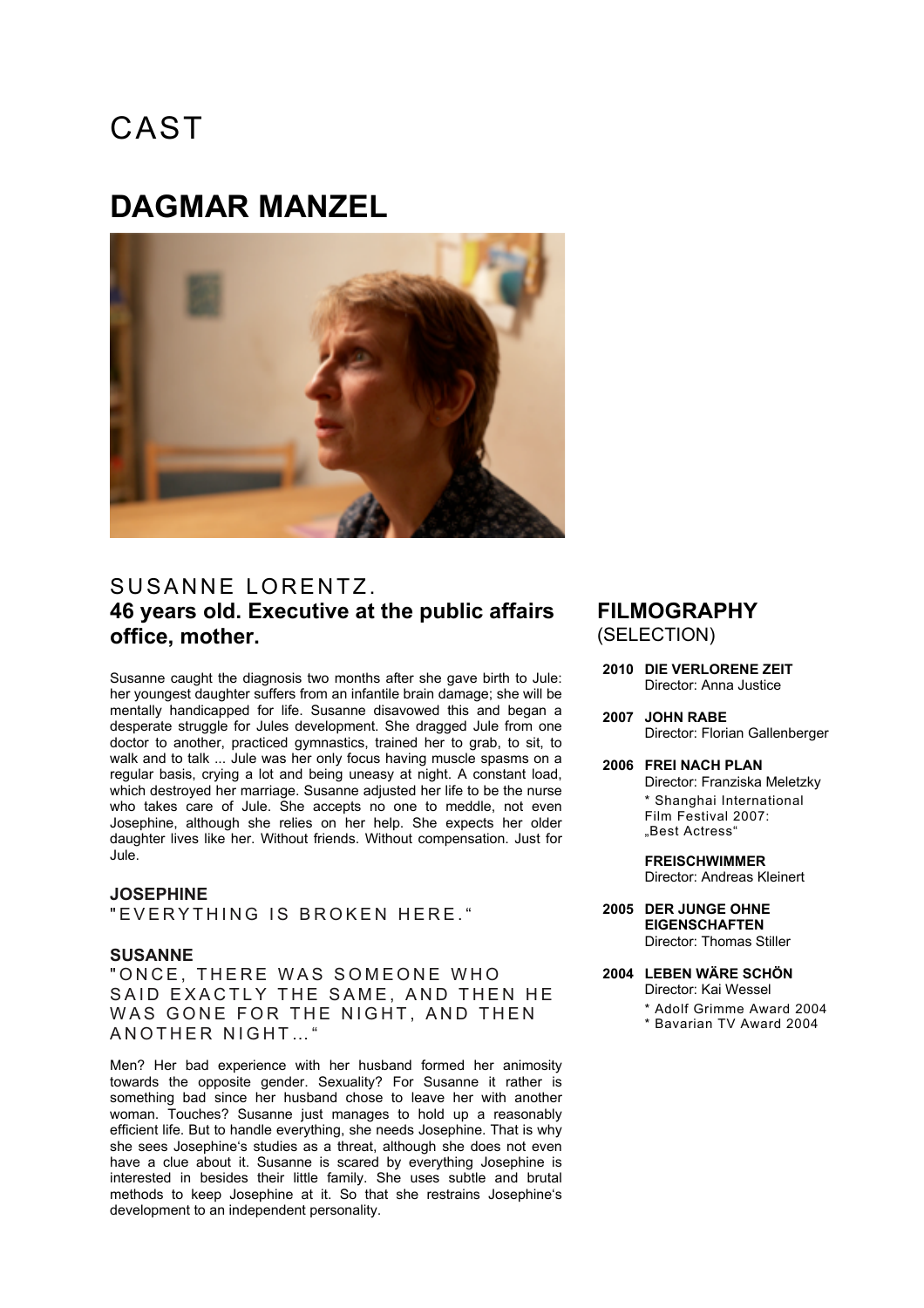### **CHRISTINA DRECHSLER**



### JULIANE LORENTZ. **Called Jule. 16 years old.**

Jule was born with infantile brain damage. The reason: Suffering of oxygen deficiency while being born. Since she was small she suffered from torturing spasms. She also suffers from excessive demands as she is often asked to fulfill things she is not capable of. Jule is hardly able to speak and learning to walk was troublesome. She moves uncoordinatedly. But with her face, her mimic, she is able to express how she feels and what she wants. On the one side she has a good, cuddly personality but on the other side she is short tempered. In such cases she starts crying and lashing out. No one can deal with Jule as well as Josephine does. Jule loves it when Josephine sings and acts for her.

Genreally: she feels that she is the focus at home. Thus, she is very perceptive in some respects. If this is different she knows how to draw attention to herself.

#### **FILMOGRAPHY** (SELECTION)

- 2011 **EISWIND** Director: Michael Keindl
- 2010 **EIN STARKES TEAM – BLUTSCHWESTERN** (AT) Director: Walter Weber
- 2010 **WILDER MOHN** (AT) Director: Eric Golub
- 2009 **STROMBERG**  Director: Franziska Meletzky
- 2007 **NOVEMBERCHILD** Director: Christian Schwochow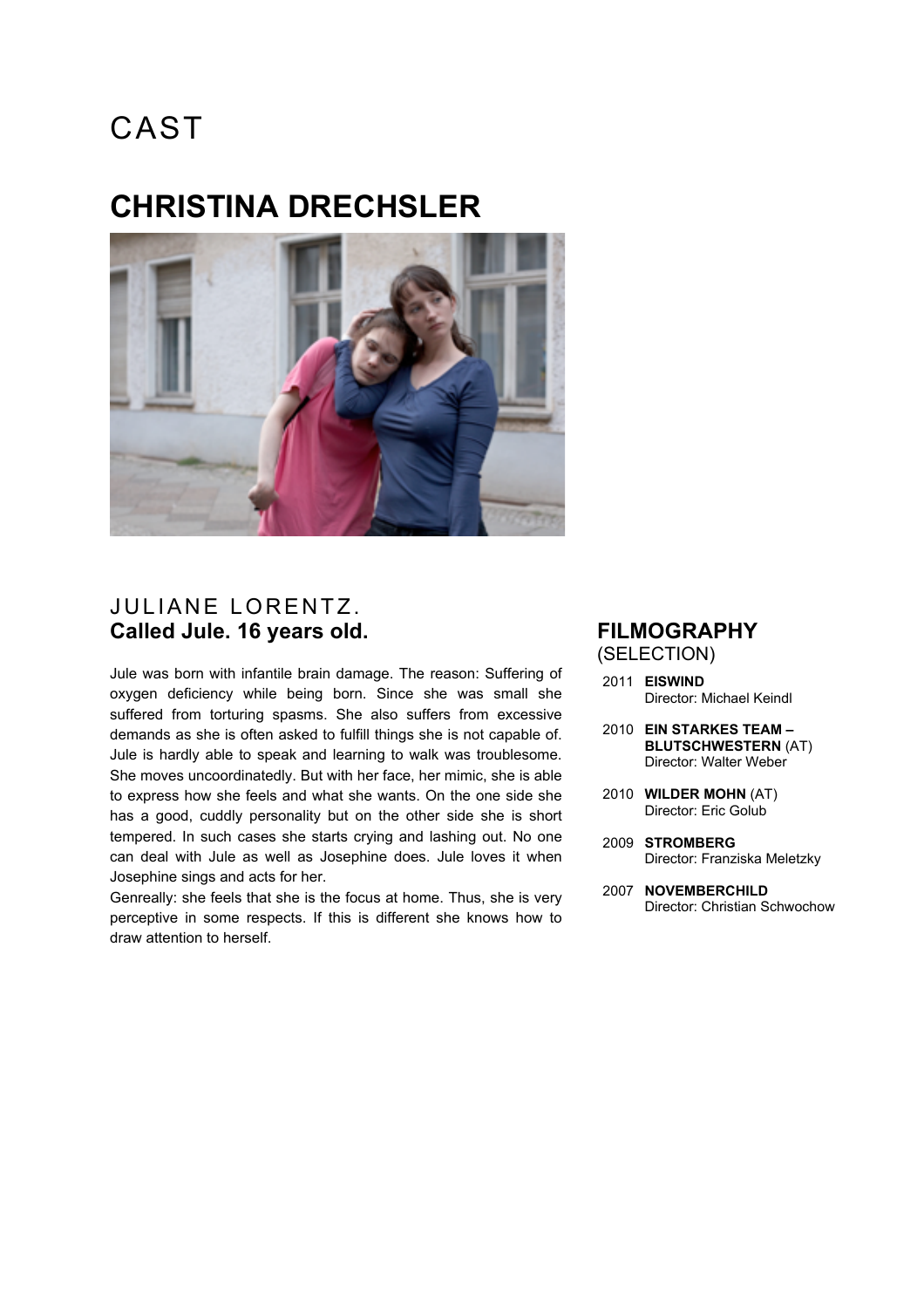## **ANNA MARIA MÜHE**



### IRINA. **21 years old. Drama student.**

Irina is one of those drama students who attract attention right from the beginning. She is a big talent. She sings like a professional singer, She dances like a professional dancer. And she enters the stage in a way that arouses the desire to watch her doing so. Irina likes herself and she likes her body. Scared of big challenges? Not her. She is made for leading parts, which she generally gets. When Friedmann, the director, only casts her for a featured part, Irina feels defeated. She can hardly cope with it. Secretly Irina wishes for Josephine to fail as Camille. Since she is the supporting actress, Irina is able to recognize Kasper Friedmann's methods, which make her uneasy. She tries to warn Josephine who irresistibly keeps moving on her self-destructive way.

#### **FILMOGRAPHY** (SELECTION)

- 2011 **BIS ZUM HORIZONT, DANN LINKS!** Director: Bernd Böhlich
- 2009 **IN DER WELT HABT IHR ANGST** Regie: Hans W. Geißendörfer
- 2008 **THE COUNTESS** Regie: Julie Delpy

**1 ½ RITTER – AUF DER SUCHE NACH DER HINREISSENDEN HERZELINDE (1 1/2 KNIGHTS - IN SEARCH OF THE RAVISHING PRINCESS HERELINDE)** Director: Til Schweiger

2007 **NOVEMBERCHILD** Director: Christian Schwochow \* FilmArtFestival Schwerin 2008: "Most talented Newcomer"

> \* German Film Awards 2009: Nomination "Best Actress"

2006 **SCHWESTERHERZ** Director: Ed Herzog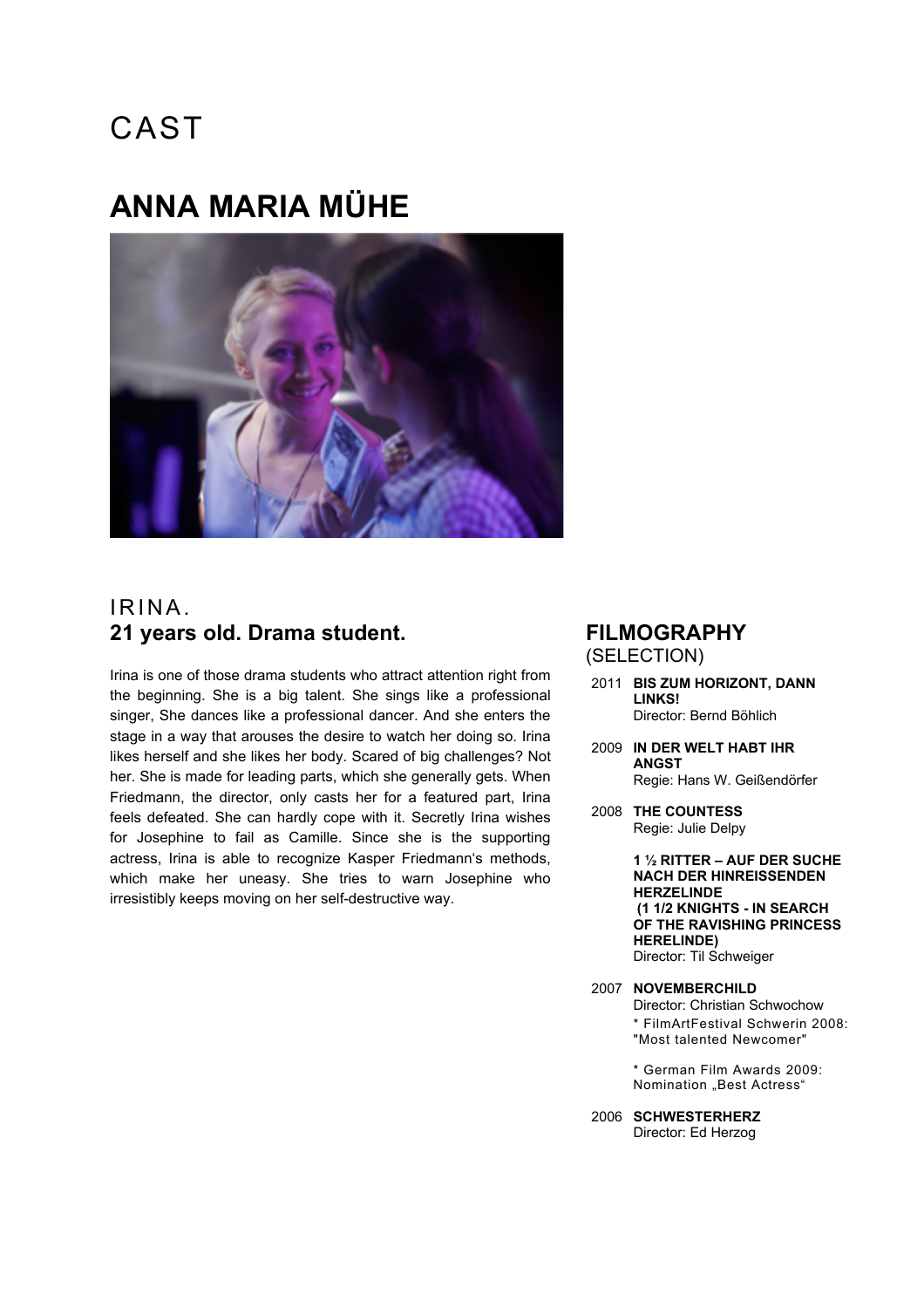### **CHRISTIAN SCHWOCHOW**

#### WRITER & DIRECTOR **FILMOGRAPHY** (SELECTION)

Christian Schwochow was born in 1978 in Bergen / Ruegen. After graduating from high school in Hannover, Schwochow started working as comedy author, narrator for TV and radio, worked as an editorial trainee at POLYLUX and as a correspondent and video journalist for ARD, ARTE, 3SAT, RBB, SWR, MDR, NDR. He studied directing from October 2002 until the beginning of 2008 at the Baden-Württemberg Film Academy. Christian Schwochow lives and works in Berlin.

#### **2011 DER TURM**

#### **2008 NOVEMBERCHILD**

\* Audience Award Filmfestival Max Ophüls Price

\*Best First Feature Film B iberach Filmfestival 2008

\* Nominated for the German Film Award 2009 (Best Screenplay, Best Actress)

\* New Faces Award 2009 "Bester First Feature Film "

\* Studio Hamburg Young Talent Award 2009 "Best Movie"

#### **2007 JÄGER VERLORENER SCHÄTZE: Jahrhundertraub von Quedlinburg**

#### **2006 MARTA UND DER FLIEGENDE GROSSVATER (Marta and her flying Grandfather)** \* SIGNIS - Award Best Feature Film

\* Best Feature Film for Children & Best Feature Film for Youth Ekotopfilm Festival 2006 Bratislava / Slovakia

**2005 TANTALUS**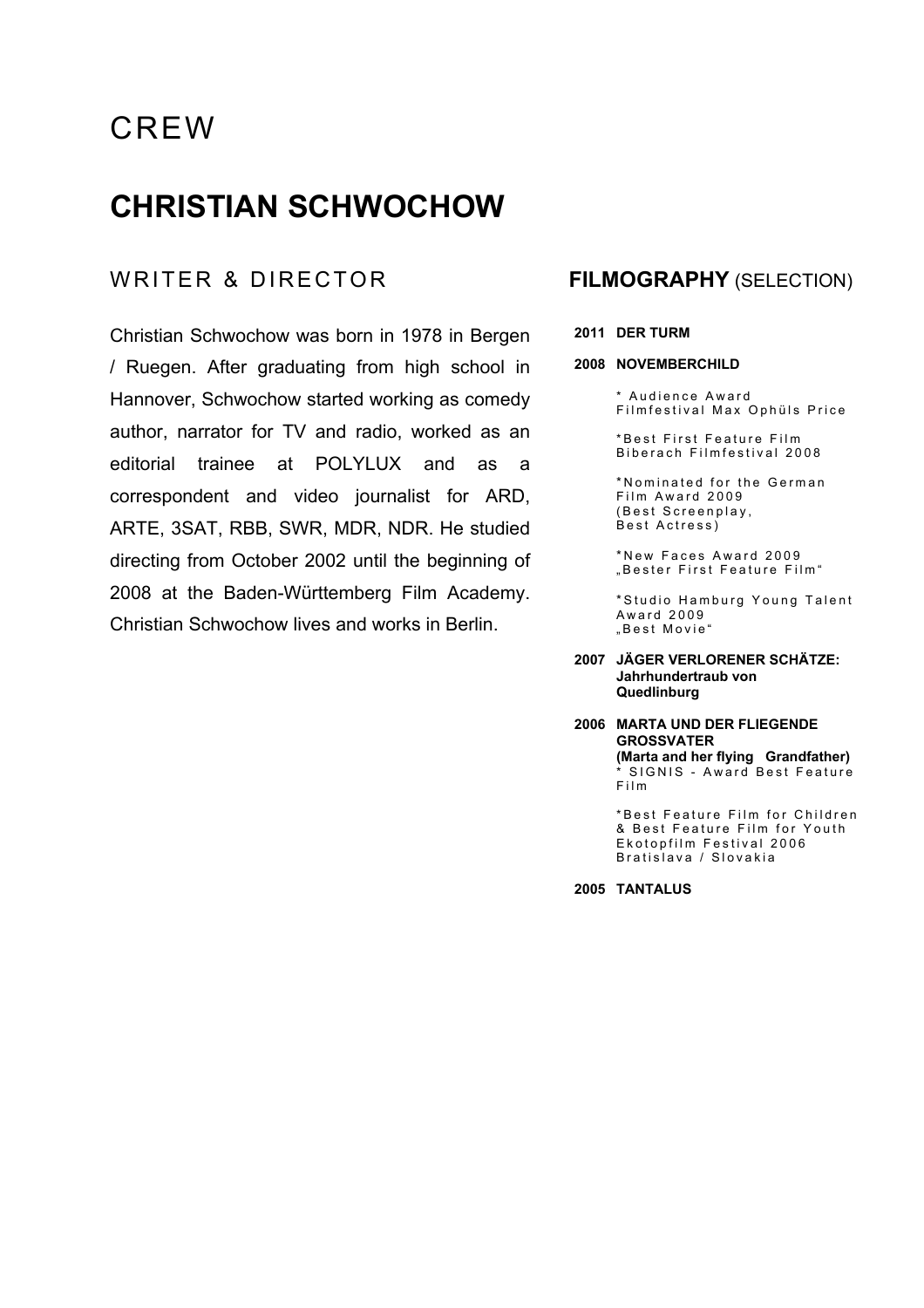### **HEIDE SCHWOCHOW**

Born in 1953 in Stralsund, Heide Schwochow, was raised in Bergen / Ruegen. After studying educational science in Leipzig, she began to study film directing in Berlin. Afterwards she worked as a freelancer at theaters as assistant director and director. She also worked as a writer for the GDR broadcaster in the department "drama for broadcasting/ children's audio drama". From 1990 to 1993 Schwochow graduated in Journalism in Hannover. Heide Schwochow worked as a free journalist, writer and director. She works as associate lecturer at universities in Hannover, Goettingen and Leipzig. She also works as a freelance writer for radio, print, TV-broadcasters and movies in Berlin and was awarded with numerous prizes, such as the Deutscher Sozialpreis 2003 or the European Journalists' Prize 2004.

#### SCREENPLAY **FILMOGRAPHY** (SELECTION)

#### **2011 LAGERFEUER** (WT)

**2007 NOVEMBERCHILD** Director: Christian Schwochow,

> \* Audience Award Filmfestival Max Ophüls Price

\*Best First Feature Film Biberach Filmfestival 2008

\* Nominated for the German Film Award 2009 (Best Screenplay, Best Actress)

\* New Faces Award 2009 "Bester First Feature Film "

\* Studio Hamburg Young Talent Award 2009 "Best Movie"

#### **2006 MARTA UND DER FLIEGENDE GROSSVATER**

**(Marta and her flying Grandfather)** \* SIGNIS - Award Best Feature Film

\* Best Feature Film for Children & Best Feature Film for Youth Ekotopfilm Festival 2006 Bratislava / Slovakia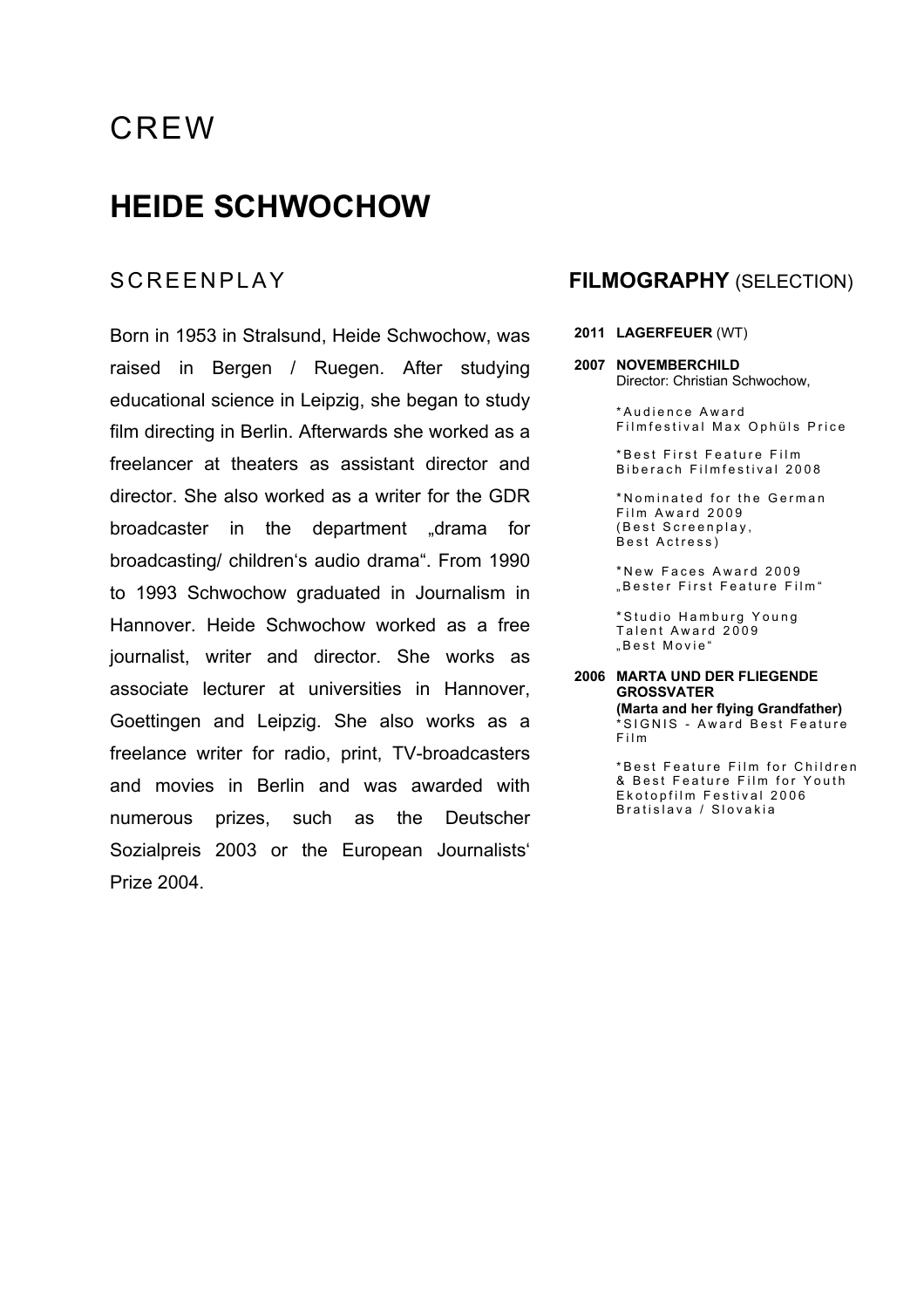# CREW **JOCHEN LAUBE**

Born in 1978 in Ludwigsburg, Laube studied production at the Baden-Wuertemberg Film Academy from 2000 to 2005. His graduate film "Urlaub vom Leben" was rewarded with the Studio Hamburg Young Talent Award for "Best Feature Film". He worked at Peter Greenway's production .The Tulse Luper Suitcases" as production assistant just to mention a few. Followed by an involvement in the Germanywide UNESCO-Project "Zauberlaterne" for children's cinema. 2006 Laube founded his own production company "sommerhaus Filmproduktionen". Since 2008 Laube has been working as producer at teamWorx Television & Film GmbH Ludwigsburg.

#### PRODUCER **FILMOGRAPHY** (SELECTION)

#### **2010 DAS LIED IN MIR (THE DAY I WAS NOT BORN)** Director: Florian Cossen,

\* Audience Award and FIPRESCI Award World Film Festival Montréal \* Golden Icon for "Best German Language Film" Zurich Film Festival 2010 \* EASTMAN Price Hof International Film Festival

\* Bavarian Film Awards 2010 "Best Cinematography"

\*German Film Award 2011 Best Supporting Actress Best Music (also nominations for: Best Direction, Best Cinematography)

#### **DAS SCHIFF DES TORJÄGERS (THE GOALGETTERS SHIP)**

Director: Heidi Specogna, Documentary

\*Festival del Film Locarno 2010: "Official selection"

\*DOK Le ipzig 2010: Preis der Jugendjury

\*Duisburger Filmwoche 2010: Audience Award

#### **2008 NOVEMBERCHILD**

Director: Christian Schwochow

\* Audience Award Filmfestival Max Ophüls Price

\* Nominated for the German Film Award 2009 (Best Screenplay, Best Actress)

\* New Faces Award 2009 "Bester First Feature Film "

#### **2007 SONBOL**

Director: Niko Apel, Dokumentarfilm \* Sehsüchte 2008 "Best Documentary" \*First Steps Award 2008 "Best Documentary"

\*Grimme Award 2009

#### **2005 URLAUB VOM LEBEN**

Director: Neele Vollmar, movie

\* Studio Hamburg Award for Best Newcomer 2006 " Best Movie"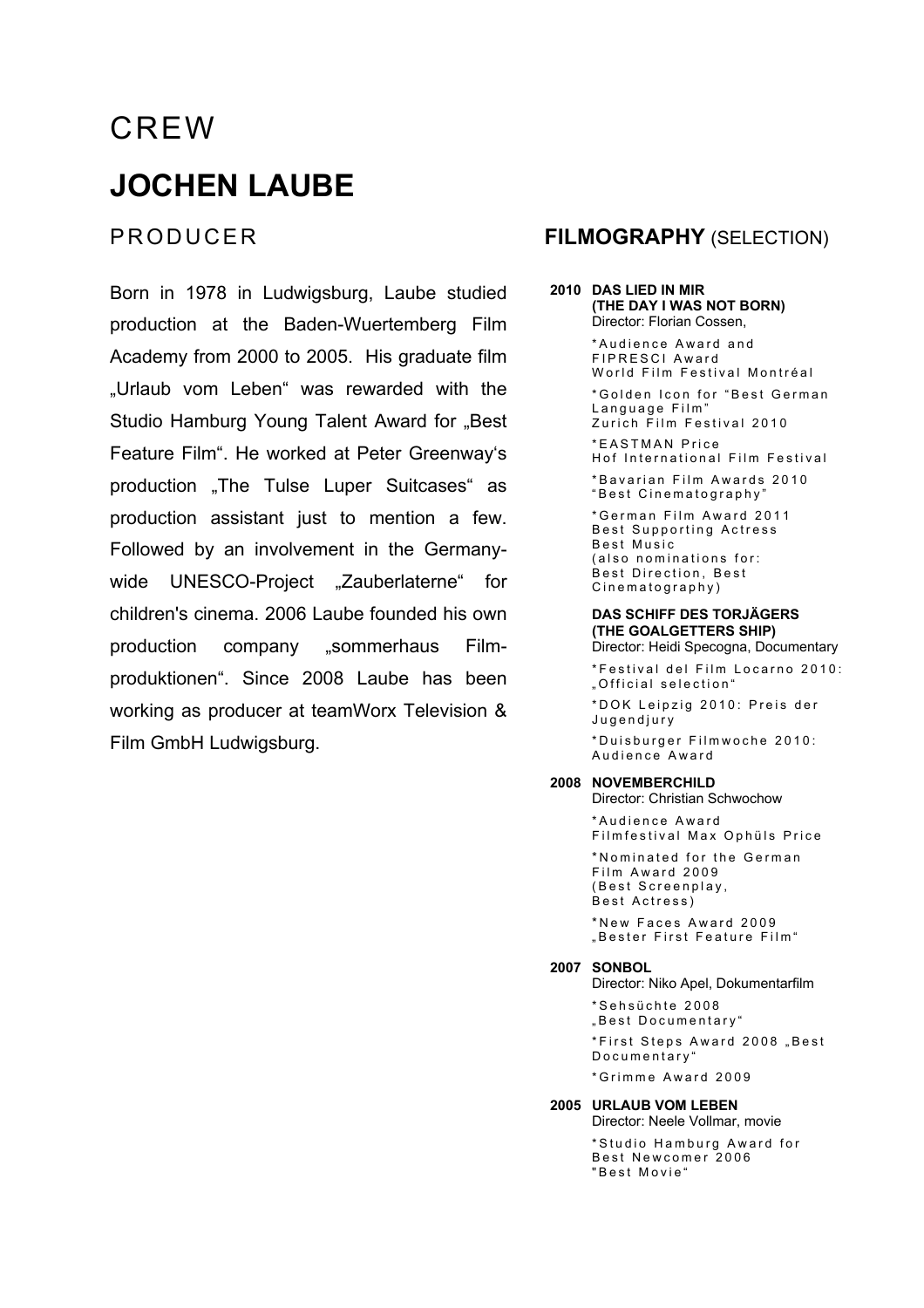### **FABIAN MAUBACH**

Fabian Maubach was born in Cologne in 1980. After graduating from high school and completing community service at the Goethe Institute, Maubach studied cultural sciences, social sciences and musicology at Humboldt University in Berlin. Besides studying Maubach gained experience while working for various movie productions of Bavaria Film in Munich. From 2004 to 2009 Maubach studied production with focus on international producing at the Baden-Württemberg Film Academy. Besides the production of various short films and documentaries for school Maubach started to produce corporate films and documentaries with his own production company "mosquitofilm" since 2006. Since 2009 Maubach has been working as producer with Jochen Laube at teamWorx Television & Film GmbH.

#### PRODUCER **FILMOGRAPHY** (SELECTION)

#### **2010 DAS LIED IN MIR (THE DAY I WAS NOT BORN)** Director: Florian Cossen,

\* Audience Award and FIPRESCI Award World Film Festival Montréal \* Golden Icon for "Best German Language Film" Zurich Film Festival 2010 \* EASTMAN Price Hof International Film Festival

\* Bavarian Film Awards 2010 "Best Cinematography"

\*German Film Award 20 1 1 Best Supporting Actress Best Music (also nominations for: Best Direction, Best Cinematography)

#### **2008 LANDGANG**

Director: Fabian Maubach, Shortfilm \*Festival Max - Ophüls Award

**2007 SONBOL** Director: Niko Apel, Documentary

> \* Sehsüchte 200 8 "Best Documentary" \*First Steps Award 2008 "Best Documentary" \*Grimme Award 2009

**2005 WOLFSNACHT** Director: Florian Cossen, Shortfilm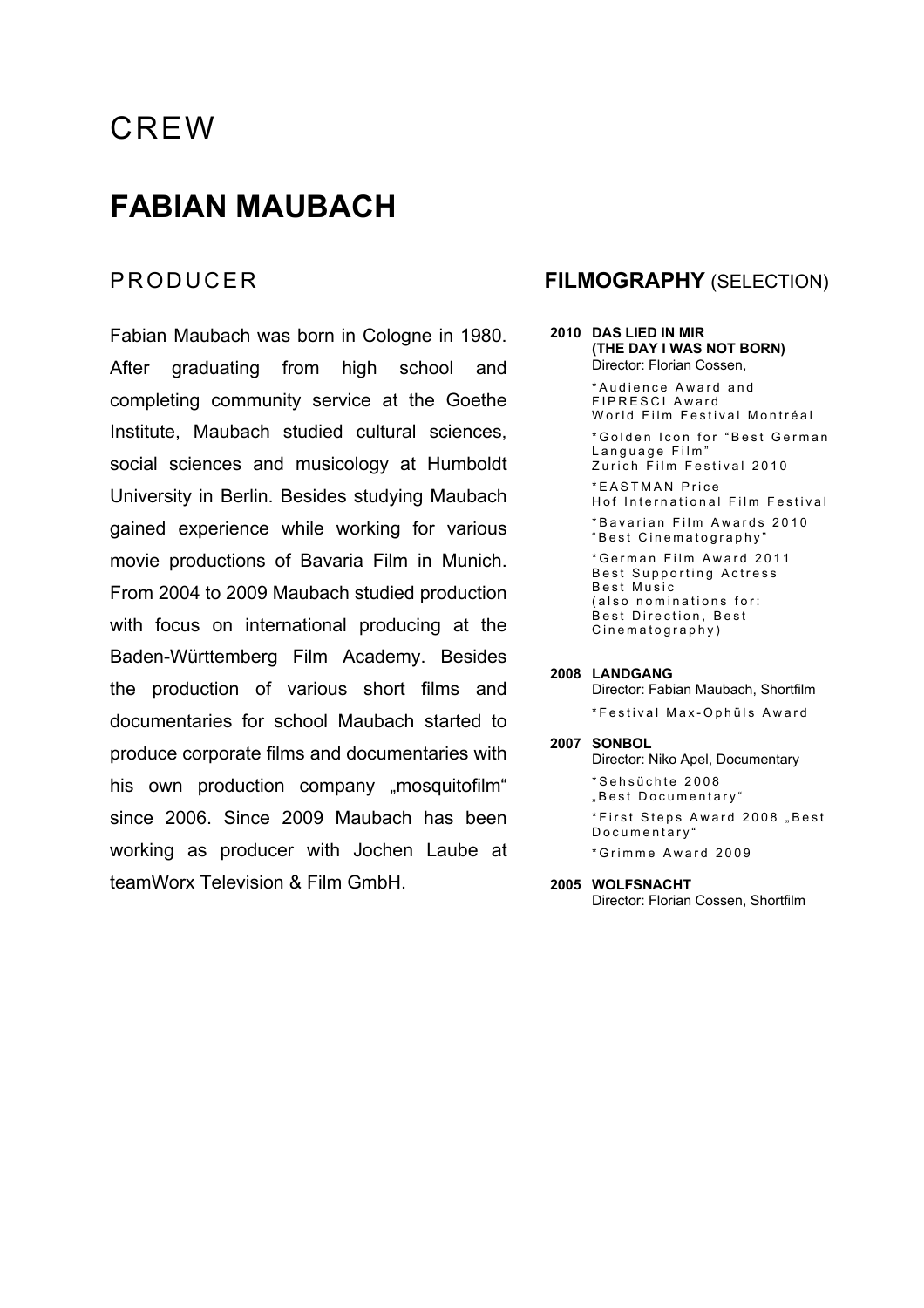### **Frank Lamm**

### DIRECTOR OF PHOTOGRAPHY **FILMOGRAPHIE** (SELECTION)

Frank Lamm was born in 1979 in Arolsen. After finishing community service he worked as an assistant in a photographic studio for commercial and fashion photograhy. Afterwards Lamm studied design at the University of Applied Sciences in Mainz. From 2002 to 2008 he studied cinematography at the Baden-Wuertemberg Film Academy, where he graduated in 2008 in collaboration with director Christian Schwochow and the movie "Novemberkind". Besides his movie projects he works as cinematographer for various movies, TV commercials, music videos and corporate videos. Lamm lives in Berlin.

- **2011 DER TURM** Director: Christian Schwochow
- **2009 HEXE LILI DIE REISE NACH MANDOLAN** Director: Harald Sicheritz

**EIN SOMMER IN NEU ENGLAND** Director: Sybille Tafel, ZDF

**JETZT SIND WIR DRAN** Director: Heiko Schier , Sat.1

**2008 NOVEMBERCHILD** Director: Christian Schwochow, \* Audience Award

Filmfestival Max Ophüls Price

\* Nominated for the German Film Award 2009 (Best Screenplay, Best Actress)

\* New Faces Award 2009 "Bester First Feature Film "

#### **2006 MARTA UND DER FLIEGENDE GROSSVATER (Marta and her flying Grandfather)**

\* SIGNIS - Award Best Feature Film

\* Best Feature Film for Children & Best Feature Film for Youth Ekotopfilm Festival 2006 Bratislava / Slovakia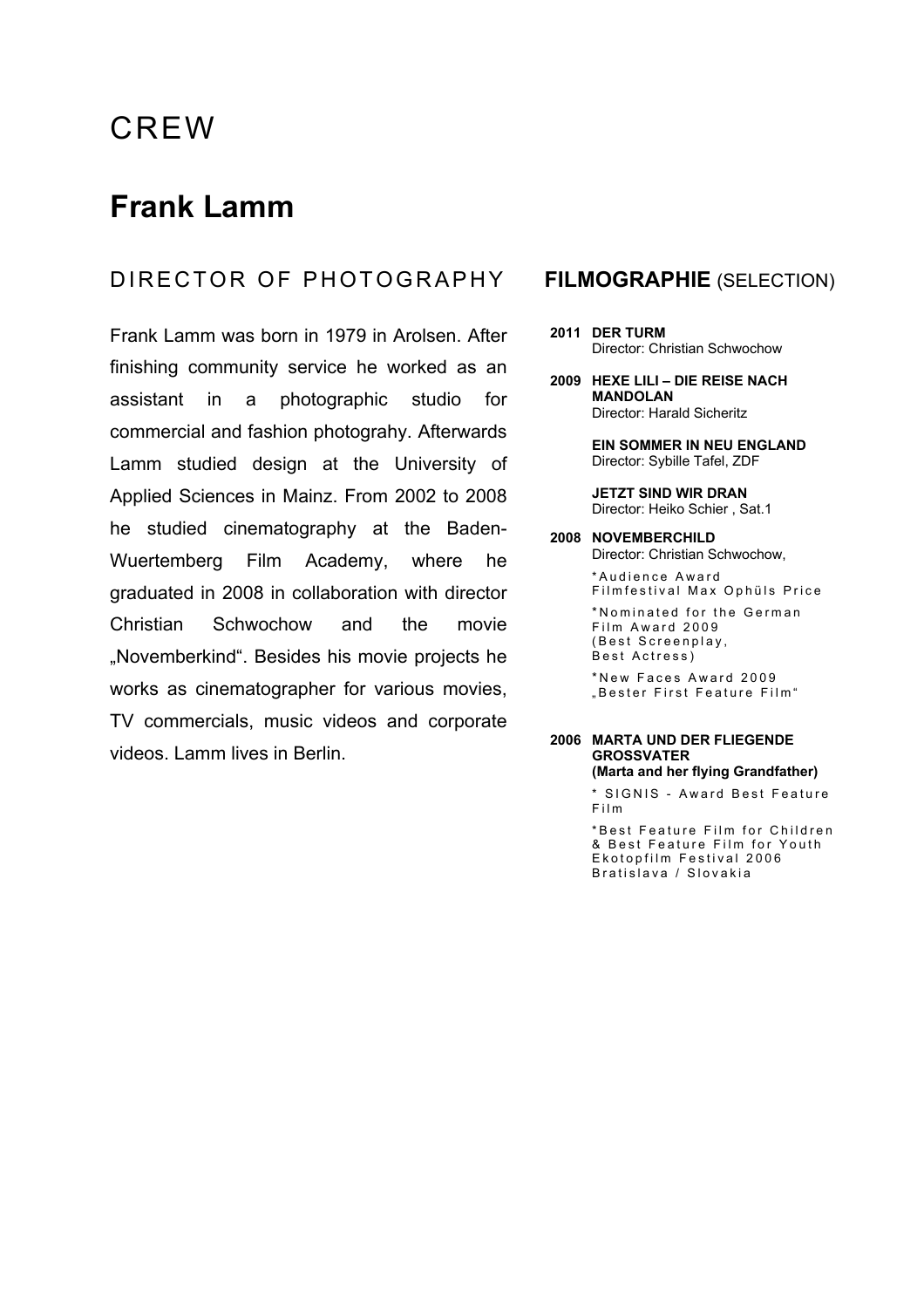# **JENS KLÜBER**

Jens Klüber, born in 1967, successfully completed an apprenticeship as assistant editor with the SDR in Stuttgart after passing high school. In 1999 Klüber was rewarded with the German Television Award for editing the TVmovie "Operation Noah". Since 1994 Jens Klüber lives and works as a freelance editor in Berlin. Furthermore he works lecturer at the Baden-Wuerttemberg Film Academy.

#### EDITOR **FILMOGRAPHY** (SELECTION)

**2009 ES KOMMT DER TAG** Director: Susanne Schneider

> **DER VERLORENE SOHN** Director: Nina Grosse

**GO WEST** Director: Andreas Linke

**2005 STILLE SEHNSUCHT (WARCHILD)** Director: Christian Wagner

> \* Nominated German Editing Award 2007

**2001 MEIN BRUDER DER VAMPIR (MY BROTHER THE VAMPIRE)** Director: Sven Taddiken

> \* Nominated German Editing Award 2007

#### **2000 RATTEN – SIE WERDEN DICH KRIEGEN**

Director: Jörg Lühdorff, TV

\* Bavarian Television Award

**1998 OPERATION NOAH** Director: Achim Bornhak, TV

> \* German Television Award "Best Editing"